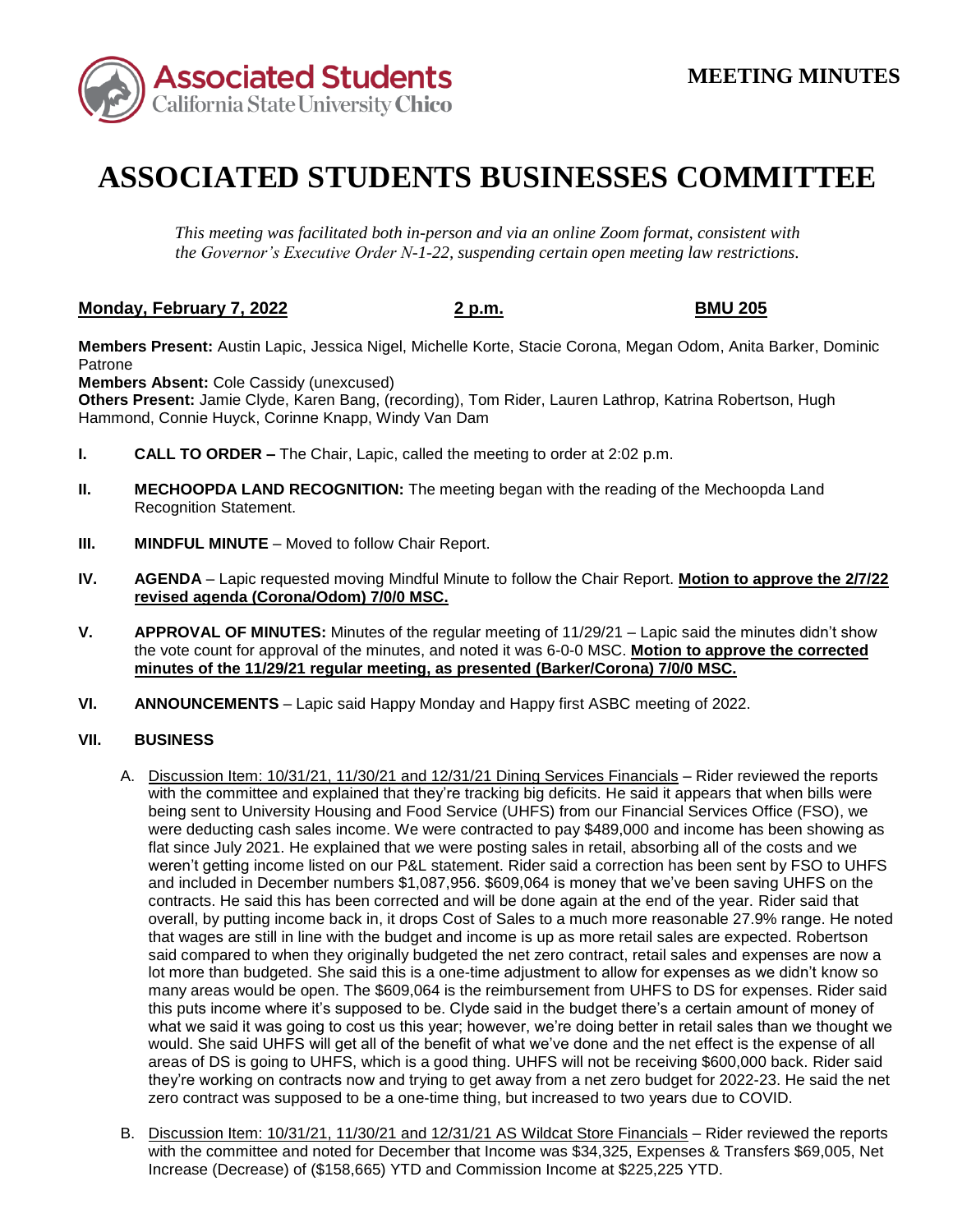- C. Discussion Item: 10/31/21, 11/30/21 and 12/31/21 Follett Wildcat Store Financials Lathrop reviewed the reports for each month and noted that for December, overall, they ended the month at \$206,305 which was +46.2% to LY and -45% (\$166,853) to two years ago.
- which shows sales of \$1,500,000 which is what the Marketplace used to do in sales. He noted a 10% ASBC this semester regarding this project. He also reviewed the column regarding Steve's Pizza and area, we know there are areas that costs will go down, and she requested Rider to keep the fixed costs that Dining has in the spreadsheet. She said this won't be a moneymaker but we'll lose less than we did before. has changed the pattern of students in the ways no one could have foreseen. She said the \$1.5 million is a Discussion was held regarding this possibly taking away business from AS cash operations. Clyde said this shared are for just the Marketplace area, none of the other cash operations areas. Next steps were D. Information Item: Steve's Pizza – Rider provided a spreadsheet for the committee's review. He reviewed the approved budget for Marketplace, assuming \$282,000 in income. He noted no rent is included and they are expecting a \$633,826 loss, which he said is not unusual. Rider next reviewed the Steve's Pizza column commission, \$125,000 in build costs and rent at \$151,753. He explained that it goes from \$633,000 to \$323,000 in losses. Discussion was held and Rider said he could invite the owner of Steve's Pizza to attend ASBC regarding his thoughts, plans and vision for this area. Rider said he would like to get a yes or no from Catering and said it's pretty realistic to 2021-22, what is going on right now. The far-right column is what they're getting back to. Rider said he's trying to keep the space whole. Clyde said that if we outsource the Clyde said a normal year is \$600,000 in losses. Normal loss would be approximately \$120,000. Rider said Steve's Pizza would be located where the Deli area is, in the Marketplace and he'd like to open up to the west patio and have outside seating. He would also like to take over the whole Marketplace server area. He said the AS would be in the back Catering area only, and the kitchen/cooking area would be shared. Rider said he feels comfortable with \$1.5 million. Discussion was held. Clyde said they can't predict that COVID realistic number looking backwards. She also noted that due to our fixed costs, it's best to outsource. is more than a dollar decision but also a campus decision, and what the students and University want – the coolness factor. She said even if it just breaks even, it would be better for campus. She said the numbers discussed and Clyde said this committee would be asked to confirm the decision and the contract would go to the Board for approval. She noted that it's also possible that this project could die during contract phrase as it has in the past with other companies. She said if the project is approved and the contract is solidified, the summer of 2023 would be a potential build time. Discussion was held regarding the timeline.
- explained that we held Follett to paying our original guarantee by reducing our commission by 2% and were made whole with HEERF dollars last year but knew coming into this year we'd be in the same place HEERF dollars available. Clyde said we're going to lose approximately \$300,000 which is quite significant there has been a lot of work that has happened and we have a good path forward regarding implementing contracts she signs. Discussion was held. Clyde explained that debt service on the building and what we many years and asked if there are models that Clyde has seen at other campuses that would provide students but the bookstore material piece of it would be outsourced. She also noted that we don't have economies of scale that Follett does and that the service Follett provides is better than what the AS would be able to do. Discussion was held regarding the new campus identity/logo. Barker said the new campus E. Discussion Item: Bookstore presentation – Clyde provided background regarding the bookstore, explaining that it was outsourced approximately seven years ago as the AS was experiencing declining sales. A contract was signed with Follett. She noted that Follett has also seen declining sales in textbooks and they also took a massive hit due to COVID. Clyde said the contract was renegotiated as Follett couldn't fulfill the commission as well as the minimum guarantee of 90% of commission of the year prior. She said when COVID hit, Follett took away the minimum guarantee from the 13 campus stores in the system. She extending the contract for three years, as well as removing the guarantee moving forward. Clyde said we regarding declining sales. She said VP Sherman has asked her to run numbers as there are still possible and VP Sherman will work with us to determine next steps. She noted discussion needs to be held regarding what we need to do next year as we can't go into next year with another assumption of loss. Clyde said technologies that Follett wants to do. She noted that Corona's area has been under pressure on how to move things forward and that it's complicated because many departments are involved. On the positive side, she said it supports students with textbooks costing less, and their ability to get financial aid. Clyde said decisions regarding the bookstore are discussed here at ASBC; however, the Board has to approve any contribute to the University does not change. She said this is not a sustainable model and hasn't been for a long time. The current contract expires in approximately 1 ½ years. Korte said this topic has been discussed potential ideas for restructuring moving forward. Clyde said we could go back out for bid, but the big push other campuses are doing is switching the technology and we're behind in that. She said Fresno State is utilizing on-line material and we're falling behind in that area. In addition, she said we also need to get rid of the fixed cost model. Clyde said they're also looking at an Amazon style store – it looks like a bookstore for